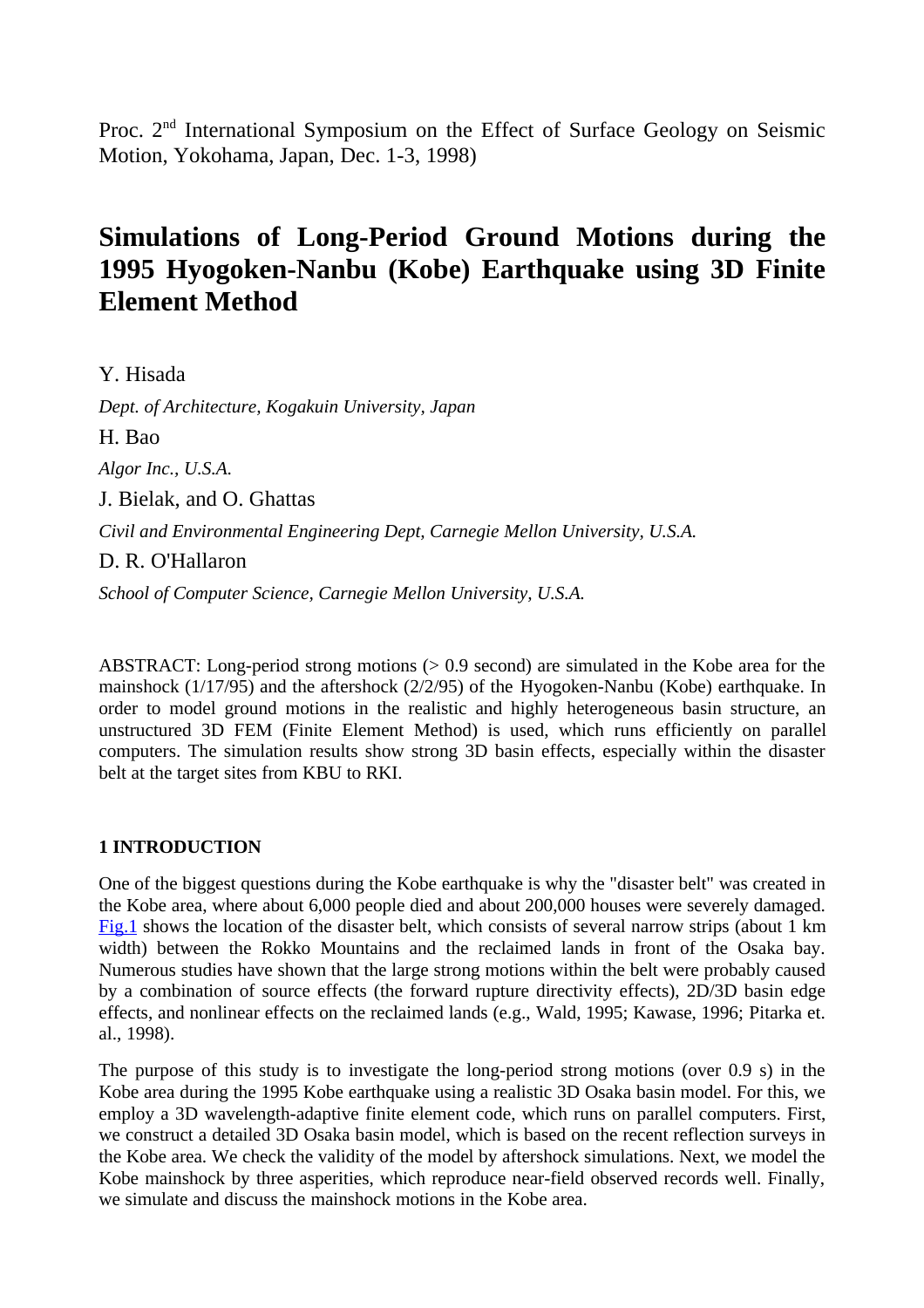#### **2 3D OSAKA BASIN AND SOURCE MODELING USING 3D FEM**

# **2.1** *Construction of the 3D Osaka basin model in the Kobe area*

After the Kobe quake, numerous reflection, refraction, and microtremor surveys have been carried out around the Kobe area. Fig.1 shows a detailed contour map for the surface of the Granite basement under the Osaka basin, obtained using the refraction/reflection surveys shown in Fig.1 (Sano, 1998). The surveys indicate that the sediments of the basin mainly consist of four layers: Alluvial /Reclaimed soils, Upper Osaka Group, Middle Osaka Group, and Lower Osaka Group. The surveys also show that the thickness of each sedimentary layer is roughly proportional to the total thickness of the sediments in the Kobe area. Therefore, we calculate each thickness using the average ratios relative to the total thickness down to the basement; the ratios are shown in Table 1. Following Yoshida et al. (1996) and Iwata and Kawase (1997), we model the material properties of the layers within and outside the basin, as shown in Tables 1 and 2.



Fig.1 The contours of the Granite basement under the Osaka basin (unit: km), which was made by Sano (1998) using the reflection surveys shown in the figure. The locations of "Disaster Belt", the aftershock, the strong motion sites are also indicated.

Fig.1: The contours of the Granite basement under the Osaka basin (unit: km), which was made by Sano (1998) using the reflection surveys shown in the figure. The locations of "Disaster Belt", the aftershock, the strong motion sites are also indicated.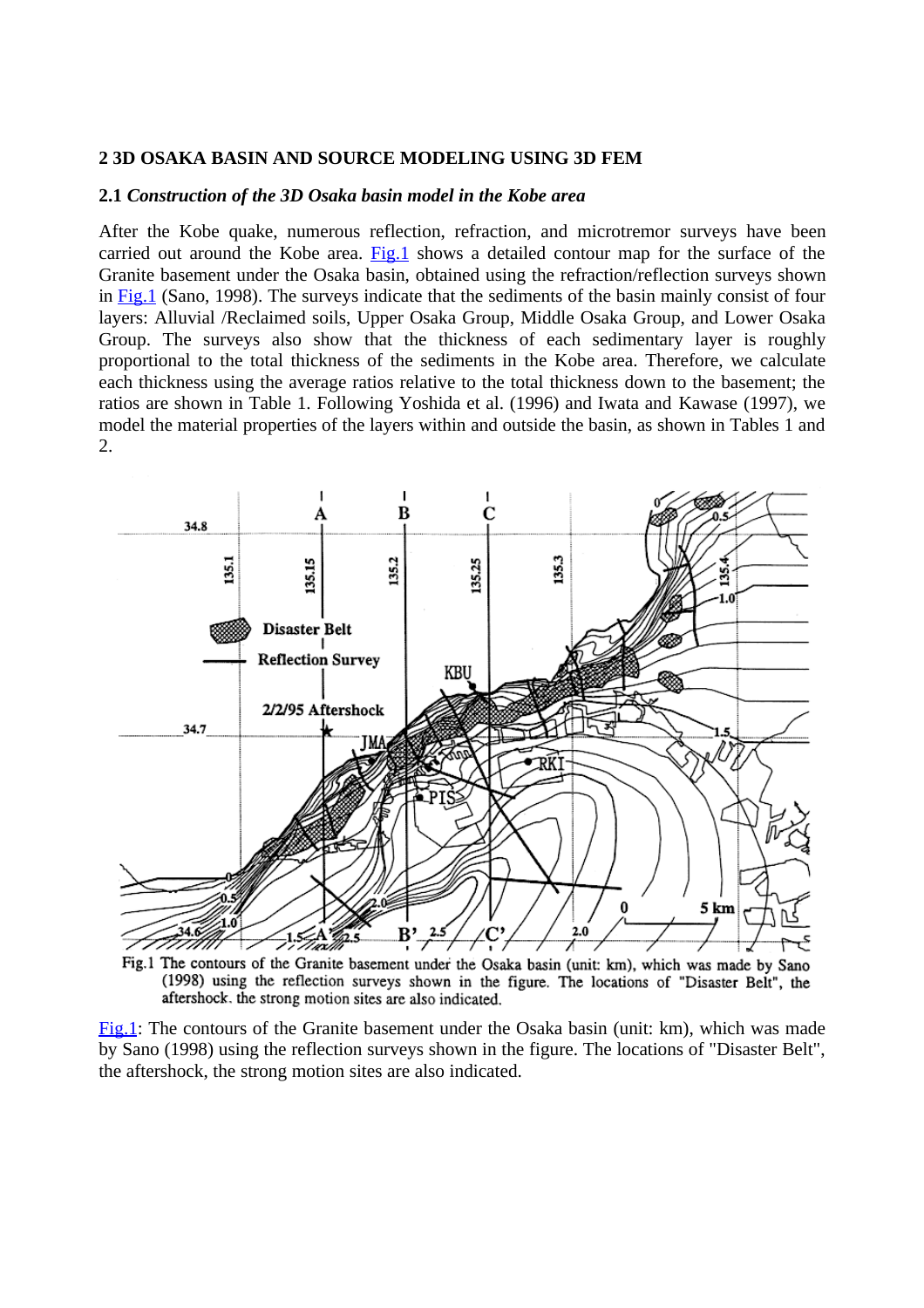| $ g/cm^3 $ | Vp  | <b>Vs</b>   | thick                 | geological                              | FE size<br>km |  |
|------------|-----|-------------|-----------------------|-----------------------------------------|---------------|--|
|            |     | $km/s$ km/s | km                    | conditions                              |               |  |
| 1.7        | 1.6 |             | 0.4 $[0.07 \times d]$ | alluvial                                |               |  |
| 1.8        | 1.8 |             |                       | $0.55$ 0.11 x d upper Osaka             | 0.045         |  |
| 2.0        | 2.0 |             |                       | 0.7 $\vert$ 0.28 x d middle Osaka       | 0.090         |  |
| 2.1        | 2.5 | 1.0         |                       | $\vert 0.54 \times d \vert$ lower Osaka | 0.090         |  |
| 2.5        | 5.5 | 3.2         | $5 - d$               | granite                                 | 0.360         |  |
| 2.8        | 6.0 | 3.5         |                       | granite                                 | 0.360         |  |

Table 1: Layered structure under the Osaka basin ("d" is the depth down to the basement at each site)

Table 2: Layered structure outside the Osaka basin

| $ g/cm^3 $ | Vp              | <b>Vs</b>   | thick | geological | $ FE $ size |
|------------|-----------------|-------------|-------|------------|-------------|
|            |                 | $km/s$ km/s | km    | conditions | km          |
| 2.2        | $3.5 \parallel$ | 2.0         | 0.5   | weathered  | 0.180       |
| 2.5        |                 | $5.5$   3.2 | 4.5   | granite    | 0.360       |
| 2.8        | 6.0             | 3.5         |       | granite    | 0.360       |

# **2.2** *3D FEM for the Osaka basin, and the introduction of seismic sources*

Thus far, structured finite difference methods have been the most widely used for 3D ground motion simulations of complex basins (e.g., Pitarka et. al., 1998). Unstructured meshes, on the other hand offer the possibility of tailoring the mesh to the varying wavelengths that arise in the models due to large variations in material properties, such as those shown in Table 1. In the present work we use a parallel elastic wave propagation finite element system developed for modeling earthquake ground motion in large sedimentary basins on parallel computers (Bao et al, 1998). The system, which is built on the parallel unstructured PDE toolset Archimedes, includes the following components: a mesh generator, a mesh partitioner, a parceler, and a parallel code generator, as well as parallel numerical methods for applying the seismic forces, incorporating absorbing boundaries, and solving the discretized elastic wave propagation problem. The mesh size of each element is chosen according to the local properties and maximum frequency of interest, so that the mesh generator produces a well-tailored unstructured mesh. The effectiveness of the numerical methodology and software system have been previously demonstrated in a simulation of the seismic response of the San Fernando Valley in Southern California to an aftershock of the 1994 Northridge earthquake (Bao et al, 1998).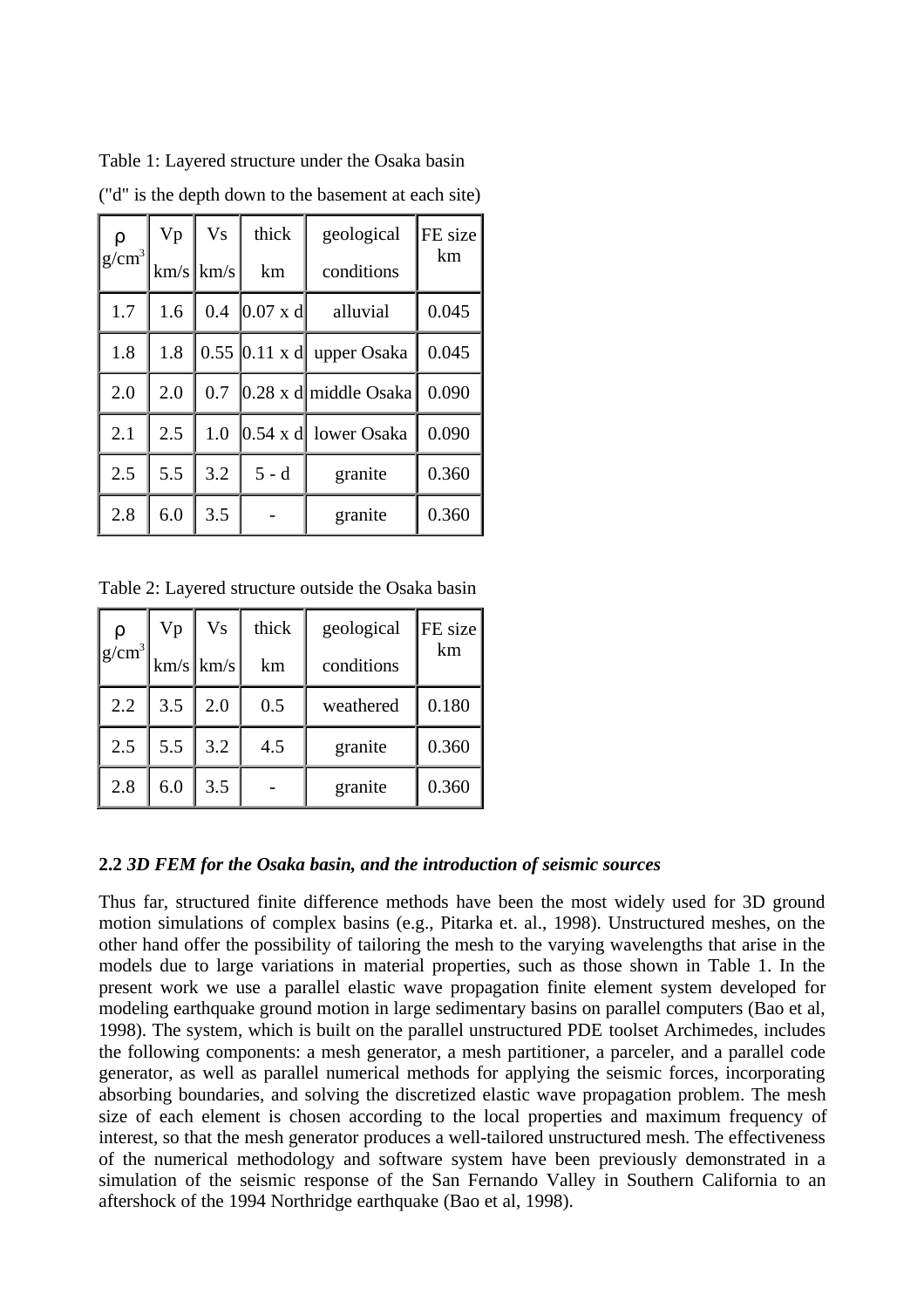We model the total FE domain including the Kobe area by a cube of 49.68 km x 43.92 km x 36.0 km for the EW, NS, and UD directions, respectively. We generate a FE mesh employing linear tetrahedra. Tables 1 and 2 show standard element sizes in each layer, which was designed to include 7 - 10 elements in the shortest wavelength at the minimum period (0.9 second). The total number of tetrahedra and node points are 44,704,178 and 7,790,694, respectively. Fig.2a, Fig.2b, and Fig. 2c show the cross sections of the Vs profile along the longitudinal lines 135.15, 135.2 and 135.25 (see  $Fig.1$ ); a nearly vertical basin edge can be seen down to about 1.5 km for 135.25, but not for 135.15 and 135.2.



Fig.2: Vs cross-sections along the A-A', B-B', and C-C' lines shown in Fig.1. The smallest and largest Vs are assumed to be 0.4 km/s and 3.5 km/s, respectively, in our model. (see Tables 1 and 2).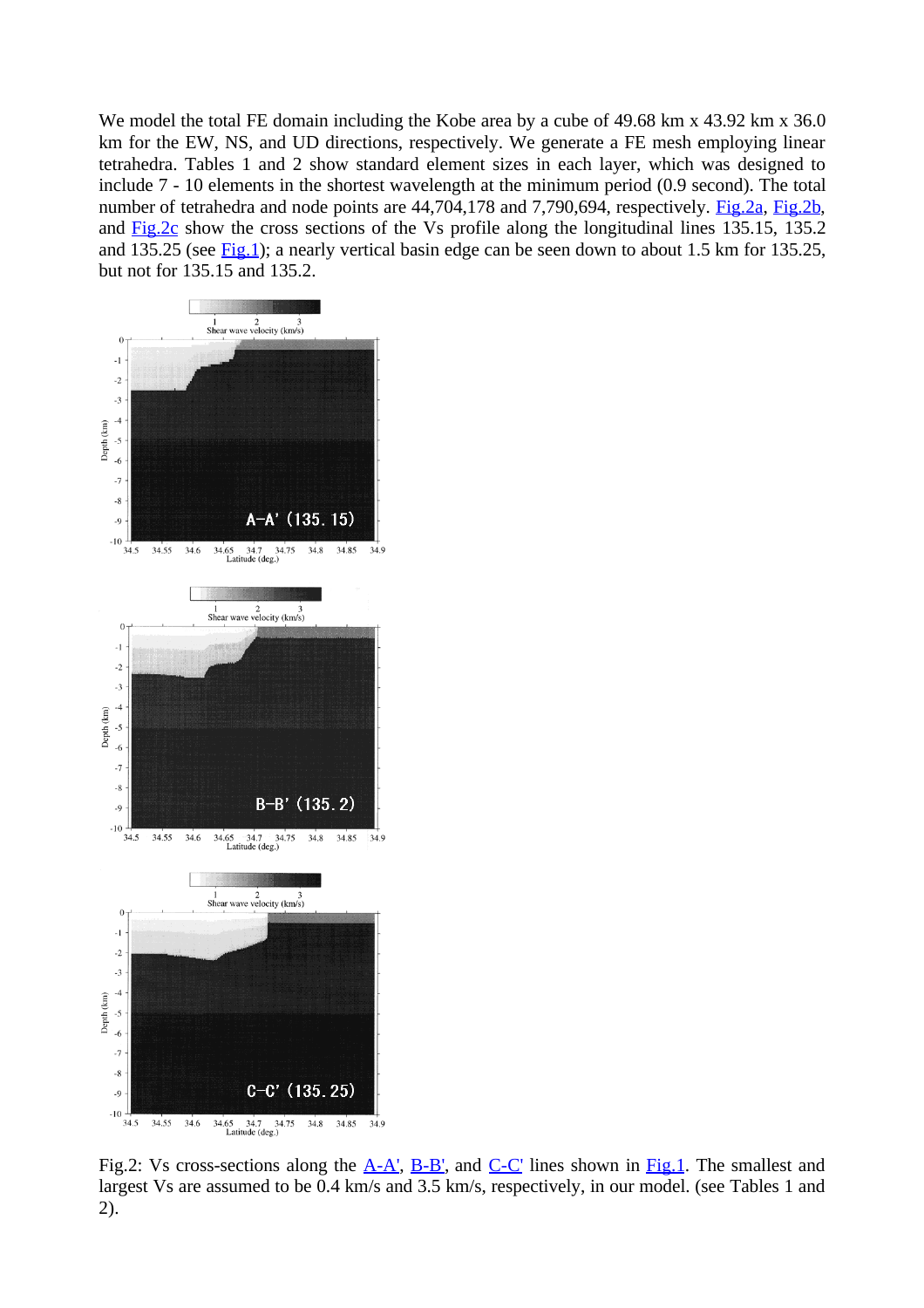Material damping, which is taken to be proportional to the diagonals of the mass element matrix, is included in the model. It varies from Q=44 for the layers with a  $Vs = 0.4$  km/s to Q=343 for materials with Vs= 3.5 km/s. First-order absorbing boundaries are introduced at the outside walls and bottom to model the outgoing waves. We introduce the double-couple source in our model using the equivalent forces at the nodes of the element that contains the source (Bao, 1997).

## **3 RESULTS**

#### **3.1** *Aftershock (2/2/95) simulation*

be an equilateral triangle)

We check our structure model by comparing the observed records and simulations for the  $2/2/95$ aftershock ( $M<sub>MA</sub>=4.2$ , see Fig.1). The source parameters for the aftershock are listed in Table 3 (Iwata, 1997).

| Event      | Lat<br>(N) | Lon<br>(N) | Depth<br>(km) | Strike<br>$(\text{deg})$ | Dip<br>(deg) | Rake<br>(deg) | Rise Time<br>(sec) | <b>Starting</b><br>Time<br>(sec) | Mo<br>(dyne<br>cm) |
|------------|------------|------------|---------------|--------------------------|--------------|---------------|--------------------|----------------------------------|--------------------|
| aftershock | 34.703     | 135.152    | 17.8          | 319                      | 74           | 25            | 0.2                | 0.0                              | 1.8 x<br>$10^{22}$ |

Table 3: Source parameters of the 2/2/95 aftershock (Slip velocity is assumed to

Fig3-1 and Fig3-2 show displacements observed and simulated at the KBU, JMA, PIS, and RKI sites. All the records are band-pass filtered for 0.9 - 5 seconds. For the 1D simulations, we used the theoretical method by Hisada (1995), assuming a 3D wavefield in the 1D flat-layered structure below each site. Since KBU is located outside the basin and on the flat-layered domain, the results between the 1D (GRN) and 3D (FEM) show an excellent agreement. In addition, the waves simulated at KBU successfully reproduce the records. Similarly, the agreement between the 3D simulations at RKI and the observations is excellent. Note, however, that at this site the 1D simulations exhibit large discrepancies with the observations. These results show the validity of our 3D basin model from KBU to RKI, which is our target area. On the other hand, the waves simulated at JMA do not show a very good agreement with the observations for the horizontal components. The vertical component by the 3D simulation is much better than the 1D simulations. This indicates that the source parameters may be not well calibrated for JMA. Similarly, the simulations at PIS do not show a very good agreement with the observations. We may need to modify our preliminary basin model in these areas (e.g., Kawase, 1996; Pitarka et. al., 1998).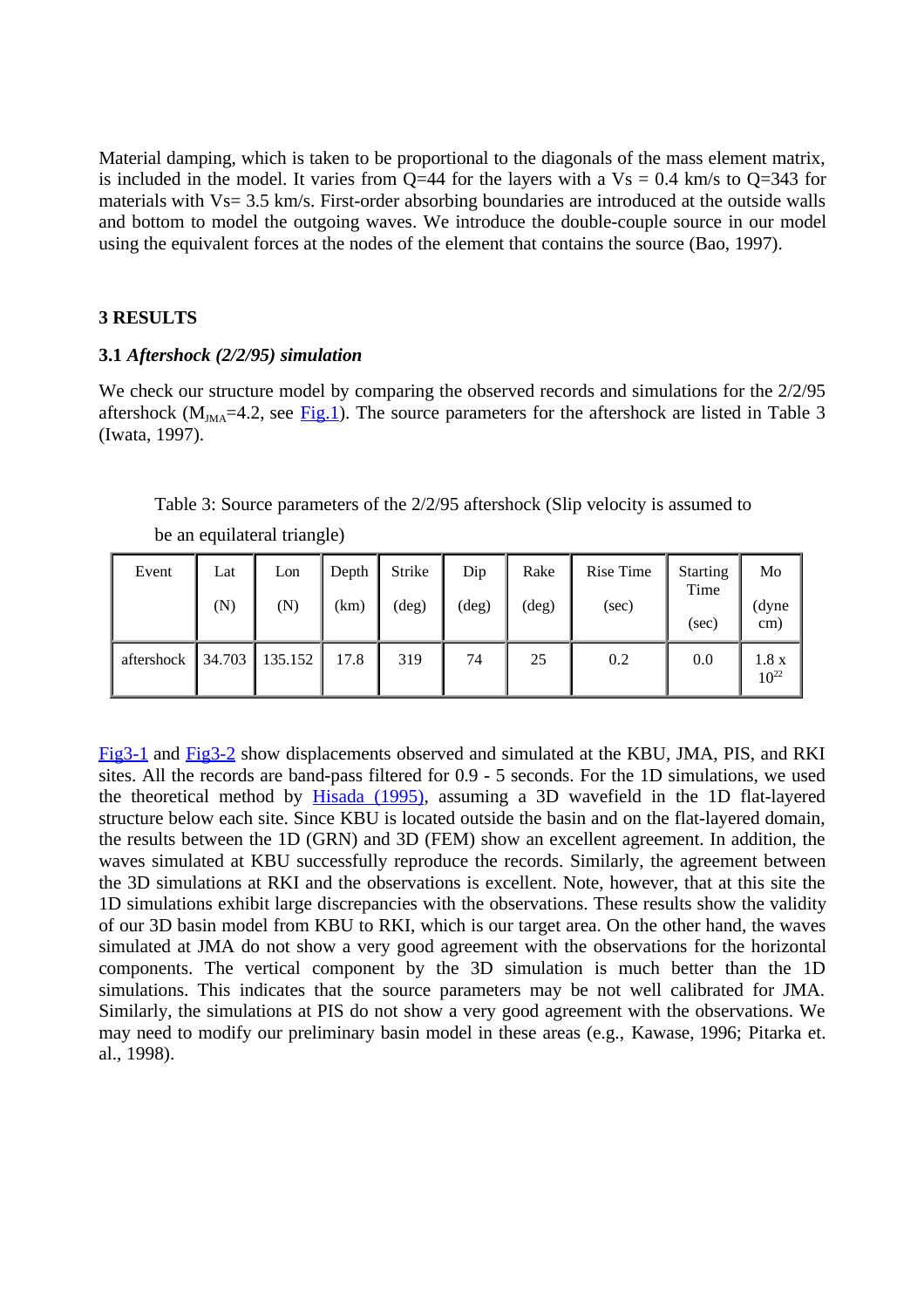

Fig.3 Band-passed displacements (0.9 - 5 sec) observed and simulated for the aftershock at the sites shown in Fig.1. In the figure, OBS, FEM, and GRN indicate the observed records, the simulations by 3D FEM, and by 1D Green's functions, respectively.

Fig3-1 and Fig3-2: Band-passed displacements (0.9 - 5 sec) observed and simulated for the aftershock at the sites shown in Fig.1. In the figure, OBS, FEM, and GRN indicate the observed records, the simulations by 3D FEM, and by 1D Green's functions, respectively.

# **3.2** *Mainshock (1/17/95) simulation*

We employ a rather simple source model for the mainshock  $(M<sub>MA</sub>=7.2)$ . First, we neglect the Awaji-side fault, because its contribution is negligible to the ground motions in the Kobe area (e.g., Kamae and Irikura, 1998). Second, we model the Kobe-side fault by three point sources shown in Fig.4 and Table 4. Kamae and Irikura (1998) proposed a simple Kobe-side model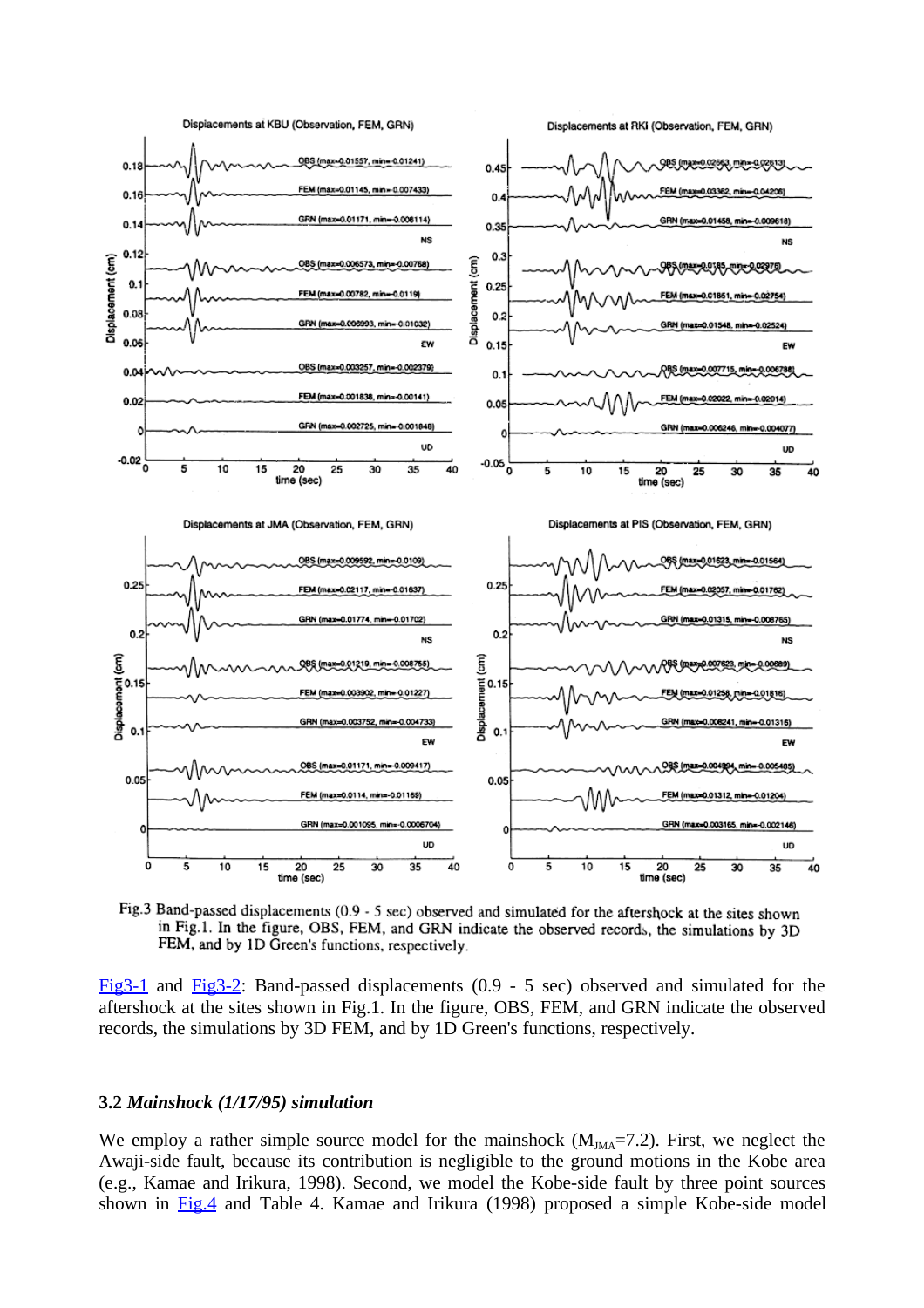consisting of two asperities, which reproduces well the observed strong motions at the KBU and MOT sites (see Fig.4). We extend their model into three asperities in order to reproduce the ground motions not only at KBU and MOT, but also at JMA. Although we need to model the asperities as finite areas to represent the directivity effects, we use the three point sources listed in Table 4, which were confirmed to be equivalent to the finite asperities in our target area.



Fig.4 Locations of the three asperities (events) for the Kobe mainshock and observation sites. The basement contours (unit: km) and the disaster belt are also indicated.

Fig.4: Locations of the three asperities (events) for the Kobe mainshock and observation sites. The basement contours (unit: km) and the disaster belt are also indicated.

Table 4: Source parameters of the 1/17/95 mainshock (Slip velocity is assumed

| Event | Lat<br>(N) | Lon<br>(N) | Depth<br>(km) | Strike<br>$(\text{deg})$ | Dip<br>$(\text{deg})$ | Rake<br>$(\text{deg})$ | Rise<br>Time<br>(sec) | <b>Starting</b><br>Time<br>(sec) | Mo<br>(dyne cm)        |
|-------|------------|------------|---------------|--------------------------|-----------------------|------------------------|-----------------------|----------------------------------|------------------------|
| No.1  | 34.624     | 135.069    | 13.051        | 52                       | 95                    | 210                    | 1.6                   | 1.404                            | $1.098 \times 10^{25}$ |
| No.2  | 34.647     | 135.104    | 13.051        | 52                       | 95                    | 210                    | 1.6                   | 3.178                            | $2.058 \times 10^{25}$ |
| No.3  | 34.709     | 135.211    | 7.074         | 52                       | 95                    | 210                    | 1.6                   | 9.170                            | $1.098 \times 10^{25}$ |

to be an equilateral triangle)

Fig. 5-1, Fig. 5-2, and Fig. 5-3 show velocities recorded and simulated at the sites shown in Fig. 4. All velocities are band-pass filtered using a trapezoidal filter with the corners at periods of 0.9, 1,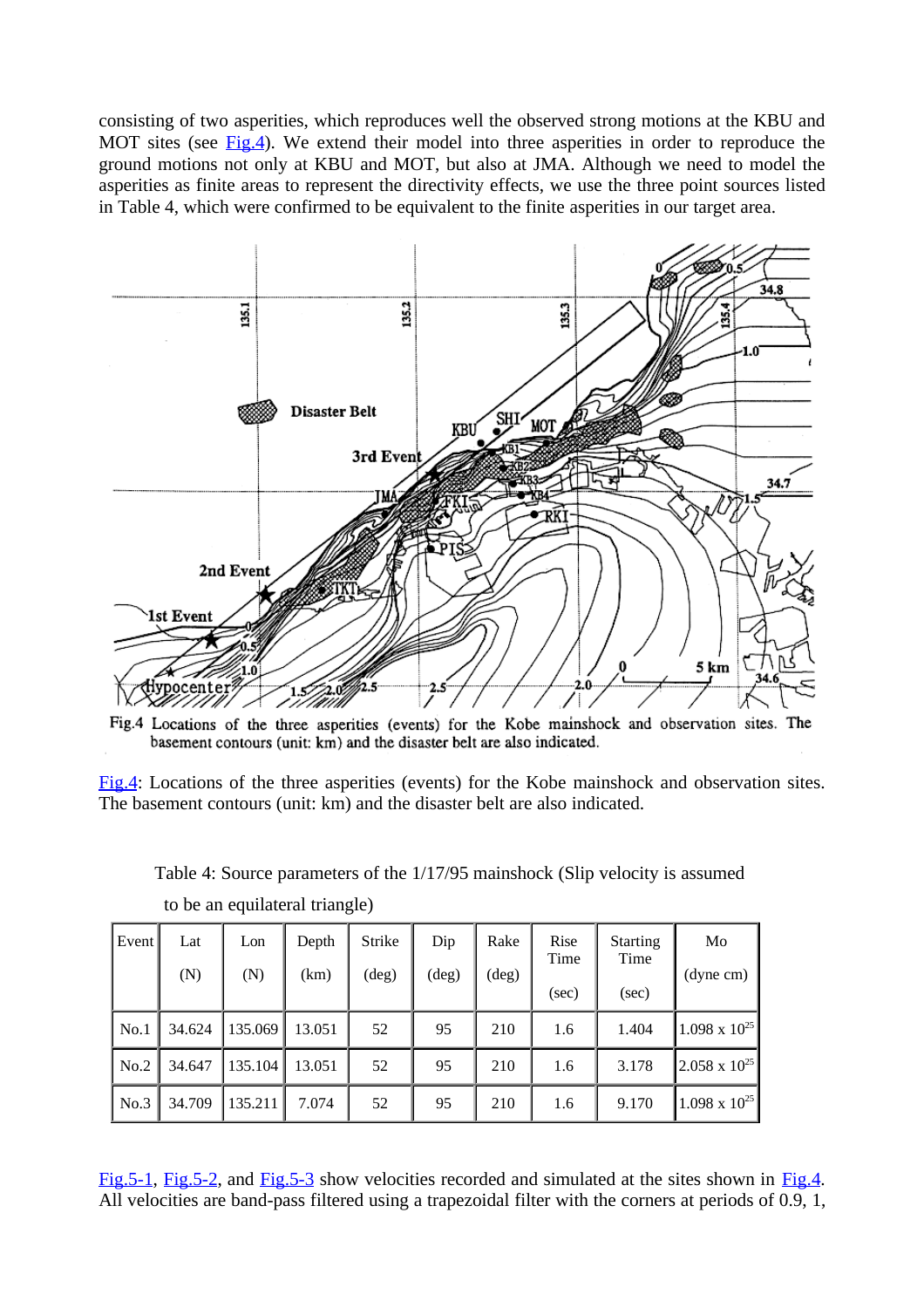5, and 10 seconds. As for the aftershock simulations, we also simulated 1D waves using theoretical Green's functions.



Fig.5 Band-passed velocities (0.9 - 10 sec) observed and simulated for the mainshock at the sites shown in Fig.4. OBS, FEM, and GRN indicate the observed records, the simulations by 3D FEM, and by 1D Green's functions, respectively.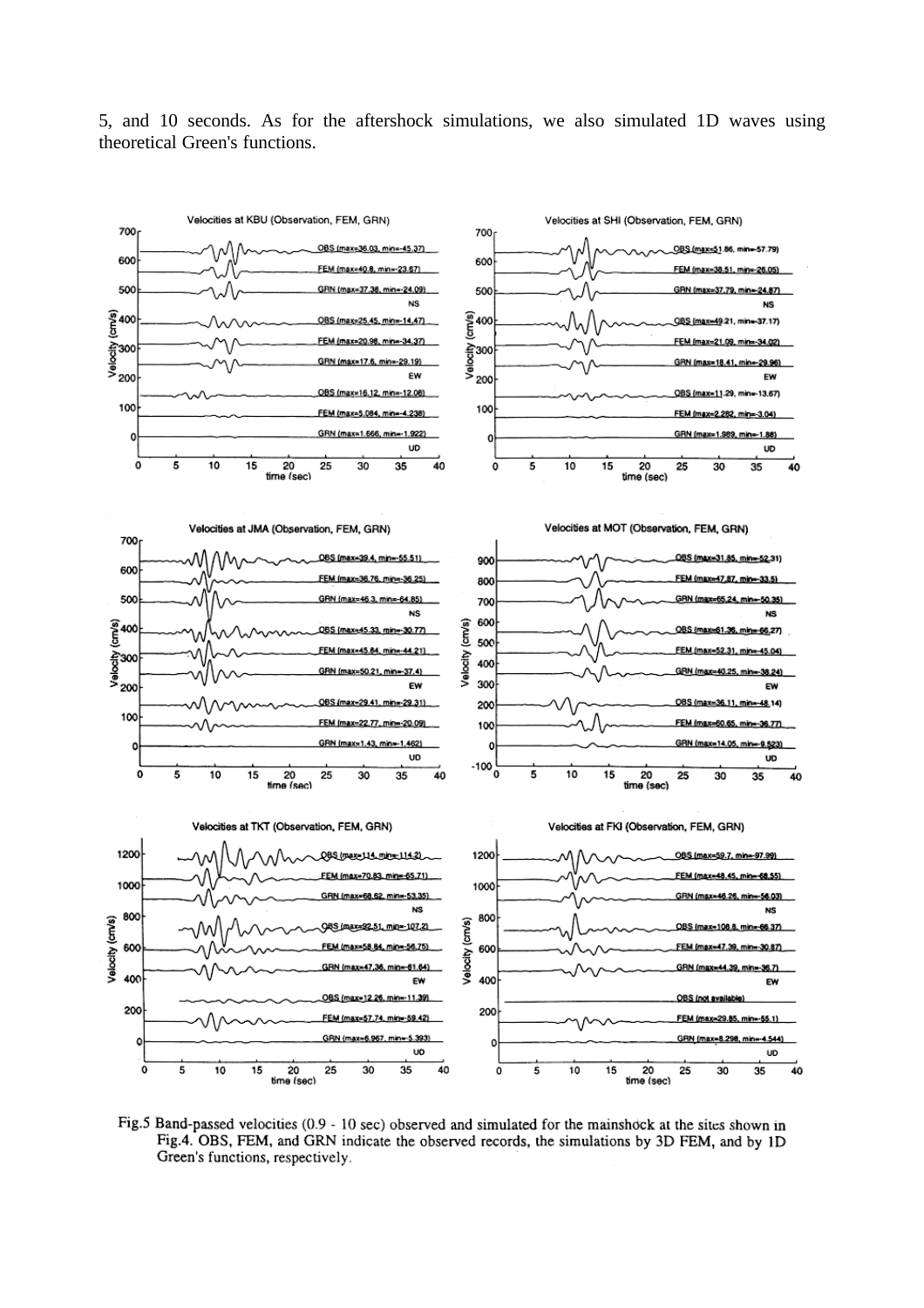

Fig.5 (continued)

Fig.5-1, Fig.5-2, and Fig.5-3: Band-passed velocities (0.9 - 10 sec) observed and simulated for the mainshock at the sites shown in Fig.4. OBS, FEM, and GRN indicate the observed records, the simulations by 3D FEM, and by 1D Green's functions, respectively.

KBU and SHI are located on the flat-layered region outside the basin. At these locations, observed velocities and those from the simulated waves show excellent agreement. This indicates the validity of our simple source model.

JMA and MOT are inside the basin, but outside the disaster belt. Since both sites are very close to the basin edge, the horizontal amplitudes of the 3D simulations are smaller than those of the 1D. The vertical amplitudes of the 3D are larger than the 1D, which is similar to the observation at JMA.

TKT and FKI are about 1 km apart from the basin edge, and are within the disaster belt. We do not see large differences between the 3D and 1D simulations at the two sites, except for the vertical components. The large horizontal amplitudes of the observations are not well reproduced, especially at TKT. As shown in the cross sections along the 135.15 and 135.2 lines in Fig.4, both velocity profiles of our model do not have steep basin edges in this area. That may be one of the reasons why the simulations do not reproduce the large later phases. We may need to modify our preliminary basin model in this area.

PIS and RKI are more than 2 km apart from the basin edge, and are on reclaimed lands outside the disaster belt. Liquefaction was widely observed at both sites as a consequence of the mainshock. The 3D simulations generate large surface waves, especially at RKI, which exceed the observed level. Since the observed records also show surface waves, but with longer periods, we may need to model the non-linear effects of sub-surface soils in the future.

Finally, Fig6 shows the 3D simulations at KBU, KB1 - KB4, and RKI. Although we do not show each contribution from the three point sources, the waves from the No.2 and No.3 sources are the main contributors to this area. As seen in Fig.4, KB2 is within the disaster belt, and shows the maximum amplitude among the simulations; that is in contrast to the small amplitudes at KB1. This is undoubtedly caused by the constructive interference between the body waves from the basin bottom and diffracted/surface waves from the steep basin edges (the basin edge effects; e.g., Kawase, 1996). As discussed above, the large surface waves at RKI are probably not real.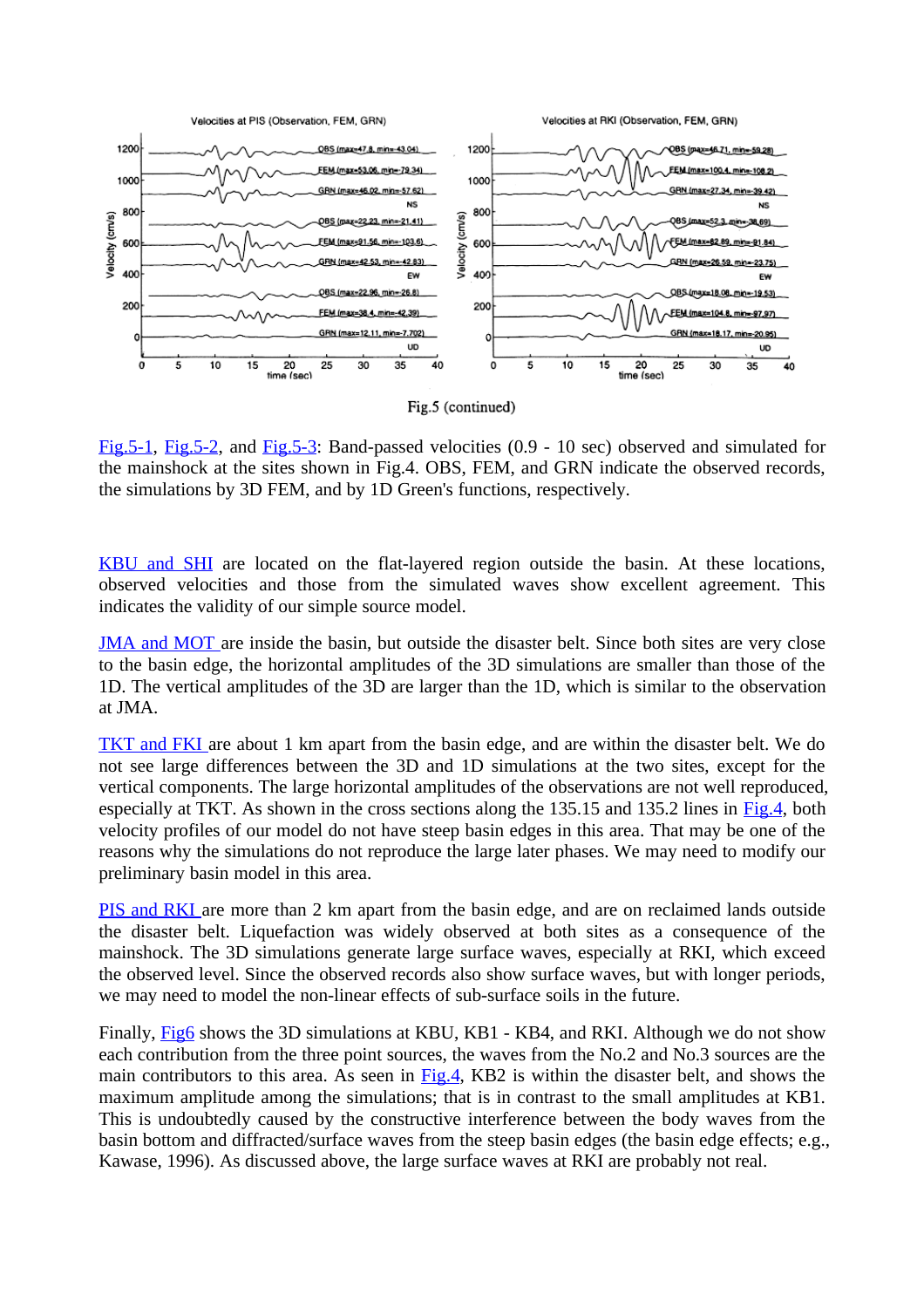

Fig.6 Band-passed velocities (0.9 - 10 sec) simulated by 3D FEM for the mainshock at the target sites shown in Fig.4.

Fig.6: Band-passed velocities (0.9 - 10 sec) simulated by 3D FEM for the mainshock at the target sites shown in Fig.4.

## **4 CONCLUSIONS**

We simulated the long-period strong motions  $(> 0.9 \text{ second})$  in the Kobe area for the  $2/2/95$ aftershock and the 1/17/95 mainshock using a realistic 3D Osaka basin model and FEM. Even though our basin model is not highly refined, the simulation showed the validity of our methodology, especially around the KBU-RKI areas. We found strong 3D basin effects, especially large amplifications near steep basin edges and within the disaster belt, and generation and propagation of local surface waves. At the same time we observed that the agreement between observations and results from simulations was poor at other sites. Thus, it appears that improvements in the source and basin models are necessary in order to reproduce the observed response throughout the "disaster belt."

## **ACKNOWLEDGMENTS**

This research was supported by the National Science Foundation's Grand Challenges in High